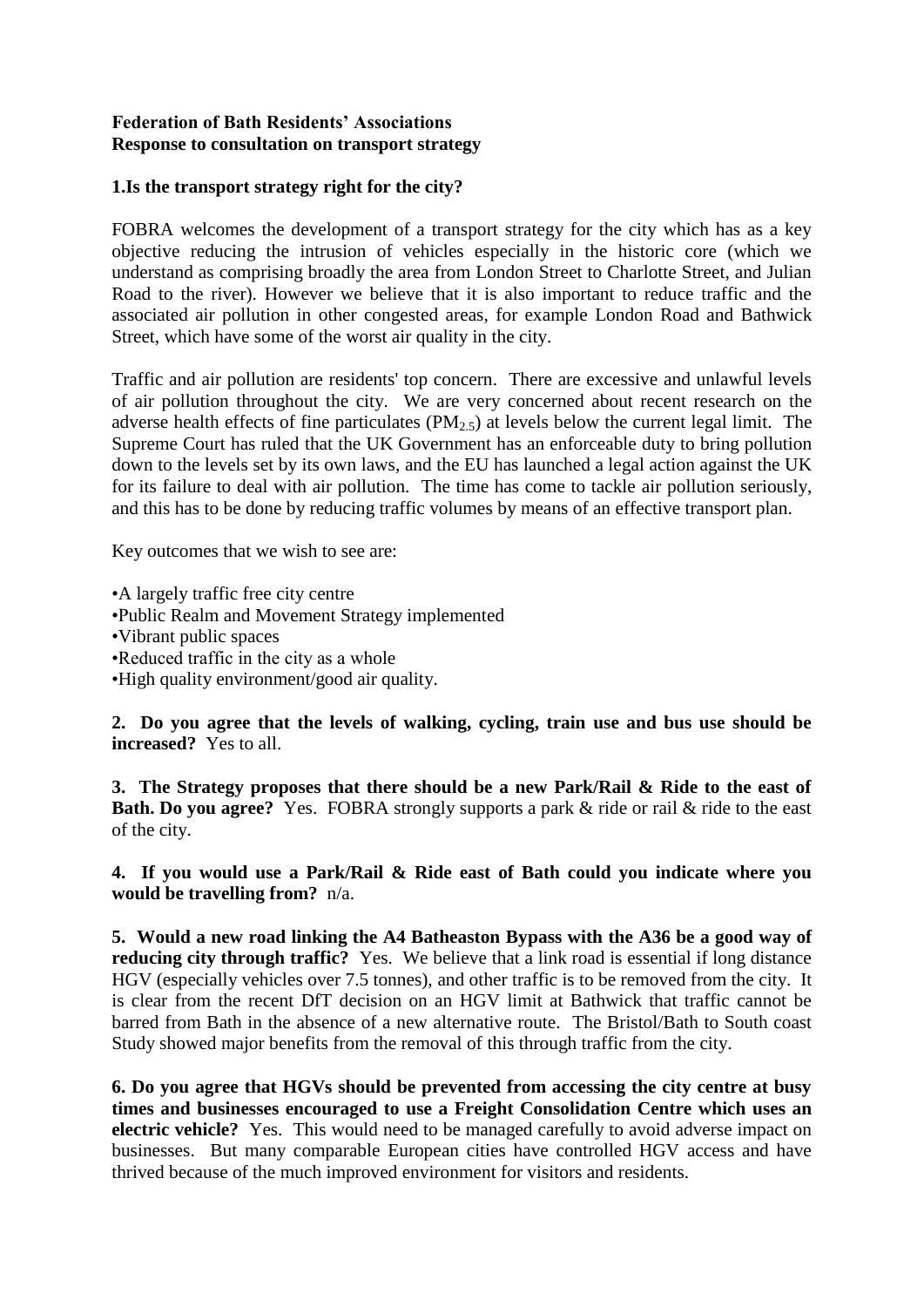**7. The Draft Strategy recognises that the use of the London Road and Cleveland Bridge as a through route creates serious problems for the city. Would you support measures to direct these vehicles to use other routes?** Yes.

**8. Do you agree that some one way road layouts (e.g. Pines Way and around Avon Street car park) should be removed to reduce the impact of traffic on nearby buildings?**  Yes.

**9. The Draft Strategy identifies that rail will play an important role in the future with electrification of the inter city services and improvements to local trains with the MetroWest project. How should services to the West Wiltshire Towns be improved? More frequent services? Better Trains? Cheaper fares?** Yes to all.

**10. With the developments proposed in Bath, Oldfield Park Station will become a new focal point for rail travel. Service provision will be greatly enhanced. Would this make the service from this station more attractive to users?** Yes.

**11. The Provisional Strategy is proposing to increase Park & Ride. This will help to reduce congestion and potentially improve air quality creating an improved city centre ambience. Do you agree with this approach?** Yes. But it is not just a question of increasing capacity. The P&Rs should operate until late for 7 days a week, with secure overnight parking. That would enable their use by evening visitors and those staying overnight, who cannot currently use them. There should be a shuttle service of suitable vehicles for overnight visitors, serving the hotels and guest houses, perhaps paid for by the accommodation sector or a broader tourism grouping.

**12. The Draft Strategy is proposing that greater emphasis is placed on walking and improving mobility provision. This will be achieved through pedestrian schemes e.g. Stall Street. Do you agree with this approach?** Yes.

**13. Should we prioritise cycling along the river corridor with radial routes into the City?** Yes.

**14. Should the Strategy propose that we support more facilities for electric vehicles?**  Yes.

**15. Should we help improve bus services by introducing more bus lanes?** Yes.

**16. What else would make you use the bus service more often?** Cheaper fares, more frequent services.

**17. The Strategy proposes that we find new locations where Coaches can initially drop visitors in the city centre before they go and park elsewhere. Is this a good idea?** No. Coaches make a major contribution to traffic congestion in Bath, and they should not be brought into the city centre. At most, a drop-off point should be found on the edge of the central area; however this should not be in a residential area because of the noise and disruption.